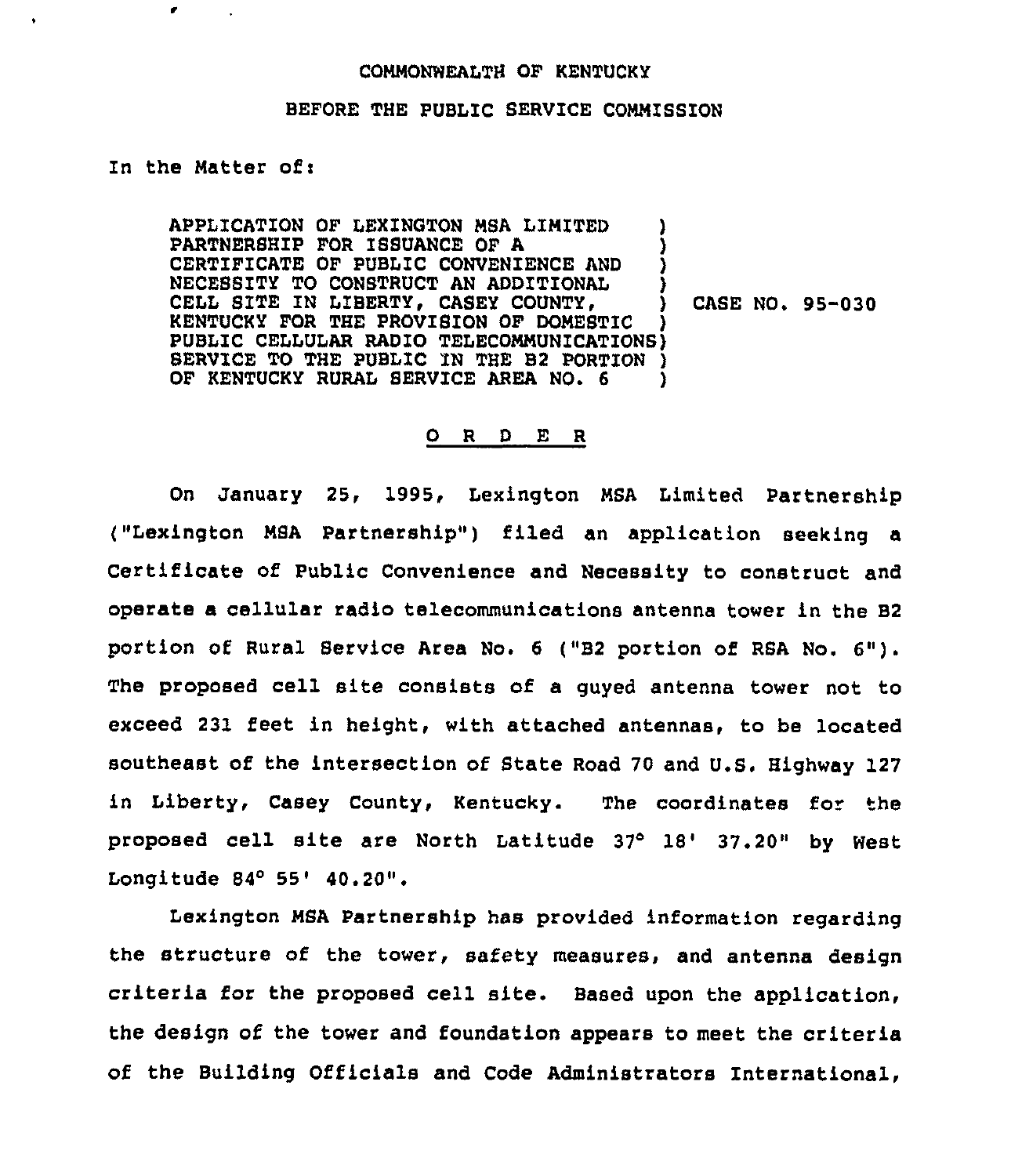Inc. National Building Code, with reference to earthquakes, winds, and tornadoes.

Pursuant to KRS 100.324(1), the proposed cell site's construction is exempt from local soning ordinances. Lexington NSA Partnership has filed applications with the Federal Aviation Administration ("FAA") and the Kentucky Airport Zoning Commission ("KAZC") seeking approval for the construotion and operation of the proposed cell site, Both decisions are pending.

Lexington NBA Partnership has filed notices verifying that each person who owns property or resides within 500 feet of the proposed cell site has been notified of the pending construction. The notice solicited any comments and informed the property owners and residents of their right to intervene. To date, no comments have been received by the Commission.

Pursuant to KRS 278.280, the Commission is required to determine proper practices to be observed when it finds, upon complaint or on its own motion, that the facilities of any utility subject to its jurisdiction are unreasonable, unsafe, improper, or insufficient. To assist the Commission in its efforts to comply with this mandate, Lexington NSA partnership should notify the Commission if it does not use this antenna tower to provide cellular radio telecommunications services in the manner set out in its application and this Order. Upon reoeipt of such notice, the Commission may, on its own motion, institute proceedings to consider the proper practices, including removal of the unused

 $-2-$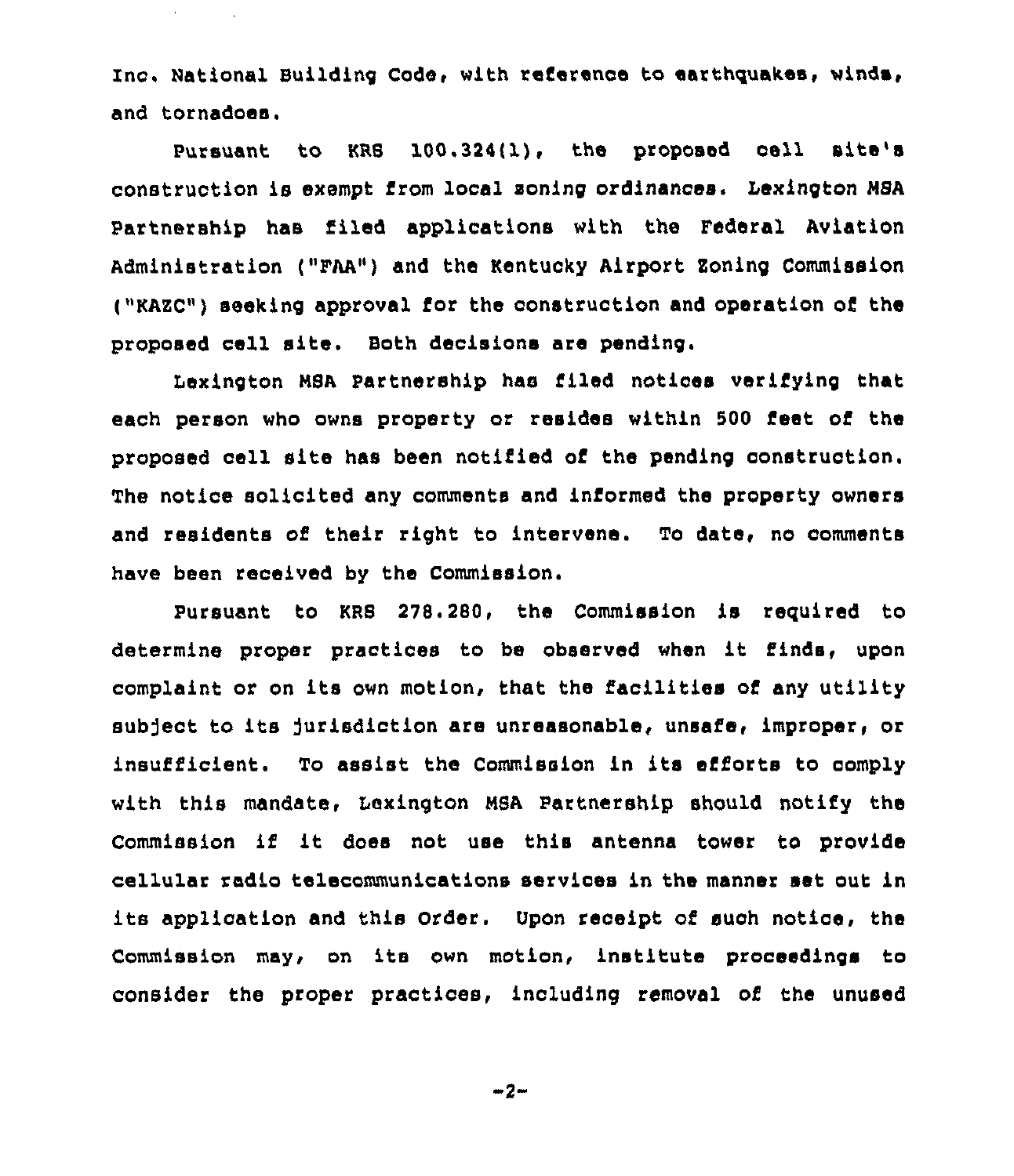antenna tower, which should be observed by Lexington NSA Partnership.

The Commission, having considered the evidence of record and being otherwise sufficiently advised, finds that Lexington NSA Partnership should be granted a Certificate of Public Convenience and Necessity to construct and operate the proposed cell site in the B2 portion of RSA No. <sup>6</sup> under its currently approved tariff.

IT IS THEREFORE ORDERED that:

 $\mathbf{v}$ 

1. Lexington MSA Partnership be and it hereby is granted a Certificate of Public Convenience and Necessity to construct and operate a guyed antenna tower not to exceed 231 feet in height, with attached antennas, to be located southeast of the intersection of State Road 70 and U.S. Highway 127 in Liberty, Casey County, KentucKy. The coordinates for the proposed cell site are North Latitude  $37^{\circ}$  18'  $37.20$ " by West Longitude 84° 55' 40.20".

2. Lexington N8A Partnership shall file a copy of the final decisions regarding its pending FAA and KAZC applications for the proposed construction within 10 days of receiving these decisions.

3. Lexington MSA Partnership shall immediately notify the Commission in writing, if, after the antenna tower is built and utility service is commenced, the tower is not used for a period of <sup>3</sup> months in the manner authorised by this Order.

 $-3-$